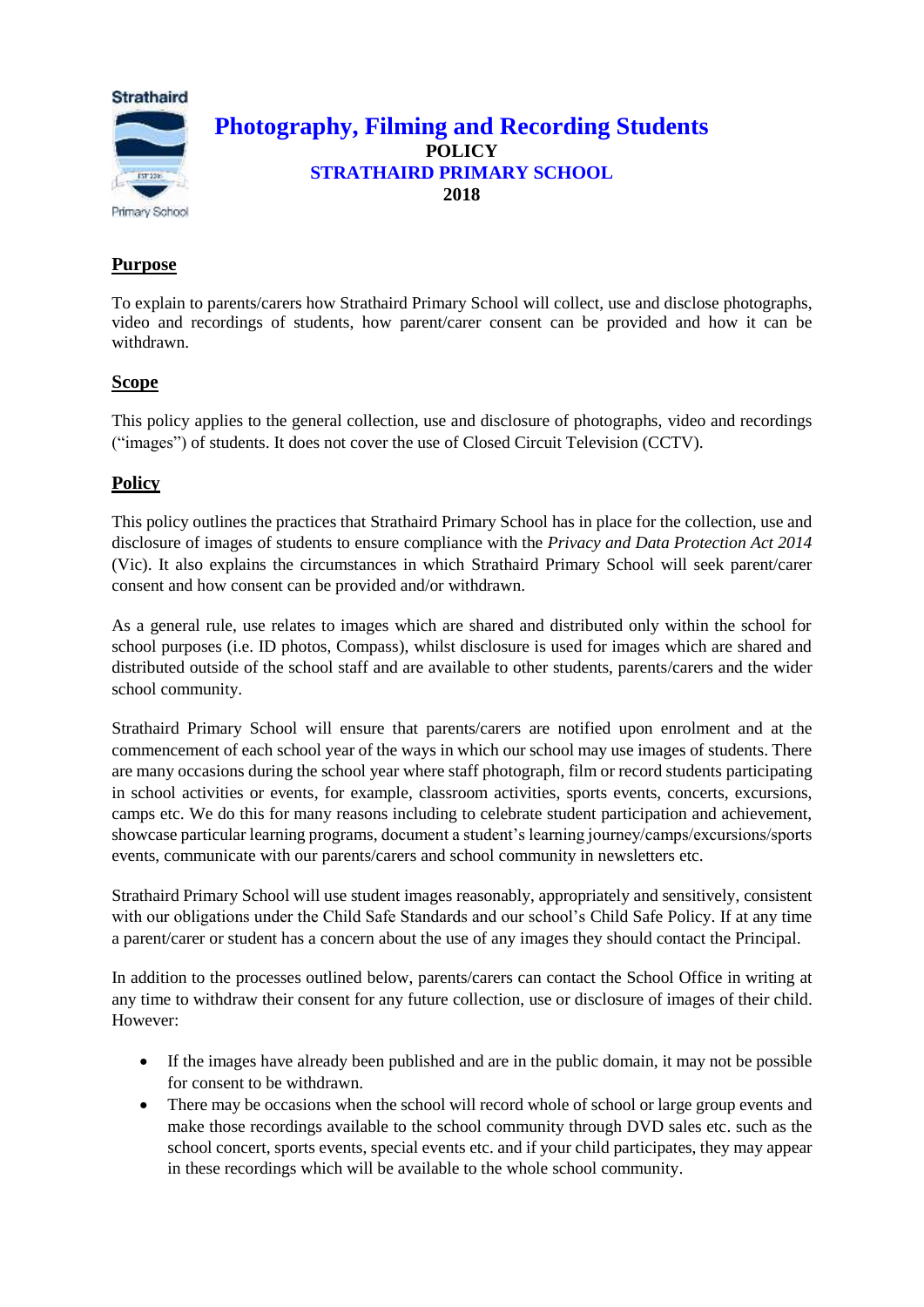• The school can still collect, use and disclose images in circumstances where consent is not required (see below for more information).

### **Official school photographs**

Each year Strathaird Primary School will arrange for a professional photographer to take official school photographs of students. This will generally involve both class photos and individual photos being taken.

Official school photographs may be:

- Purchased by parents/carers
- Used for school identification cards
- Stored on CASES21 for educational and administrative purposes.

Strathaird Primary School will notify parents/carers in advance of the official school photographs being taken to give them an opportunity to decide whether their child will be included in the official school photographs.

Parents/carers who choose to opt-out of having their child participate in official school photographs must contact the School Office before the date photos are scheduled to be taken to advise that their child will not participate. There is no obligation on any parent or carer to purchase any photographs taken.

### **Images for use and disclosure within the school community and ordinary school communications**

From time to time Strathaird Primary School may photograph, film or record students to use within the school community, including:

- In the school's communication, learning and teaching tools for example, emails, classroom applications that can only be accessed by students, parents or school staff with passwords e.g. Sentral
- For display in school classrooms, on noticeboards etc.
- To support student's health and wellbeing (eg photographs of pencil grip to assist in OT assessments)

An Annual Consent Form and Collection Notice will be distributed to parents/carers on enrolment and also at the beginning of each school year.

### **Images to be used or disclosed outside the school community**

### **External use or disclosure by the school**

Photographs, video or recordings of students may also be used in publications that are accessible to the public, including

- On the school's website including in the school newsletter which is publicly available on the website.
- In various school/class event publications.

The Annual Consent Form and Collection Notice also covers these types of uses and will be distributed to parents/carers on enrolment and also at the beginning of each school year.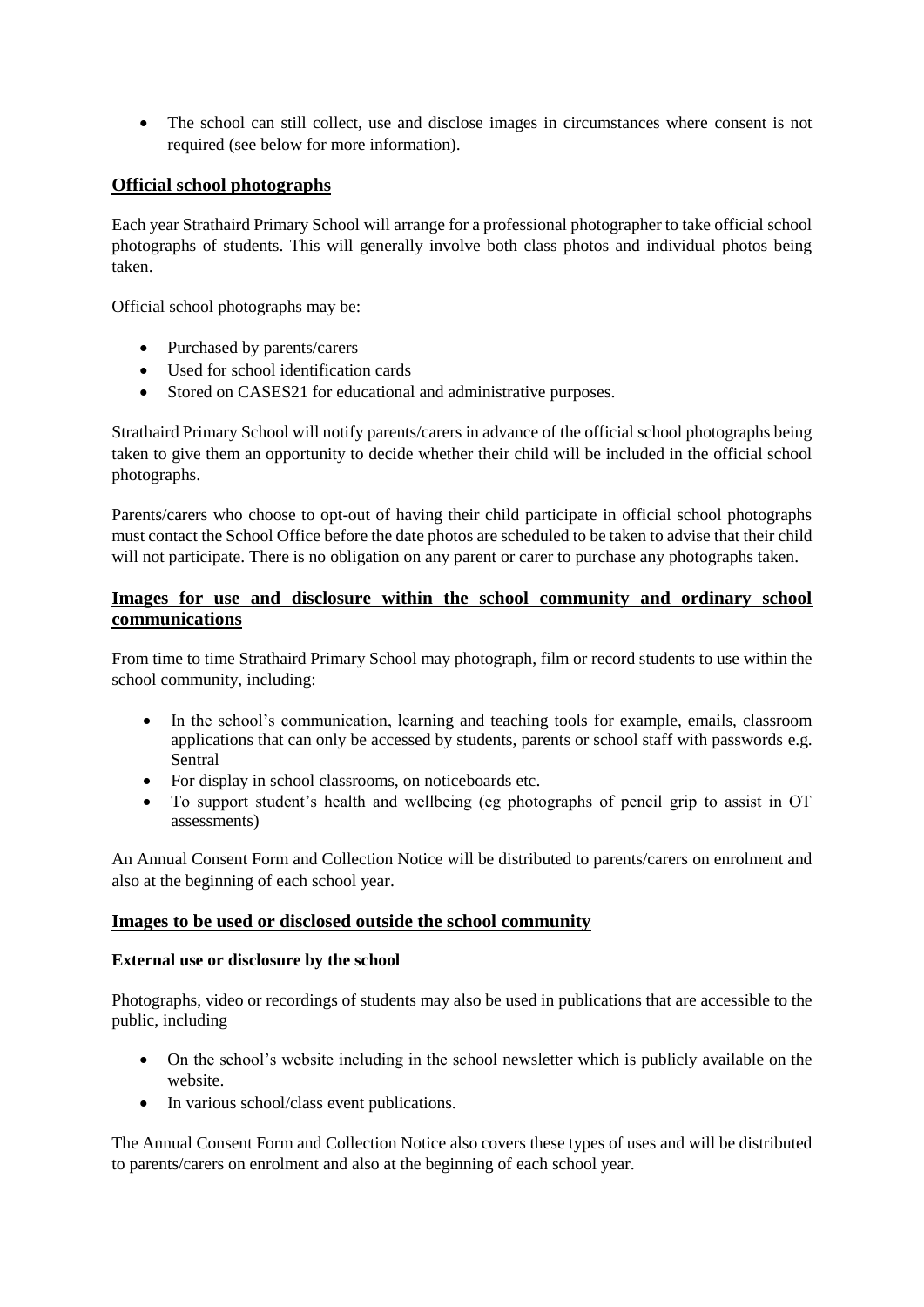## **Media**

The media, or the Department of Education and Training's media team, may seek to photograph, film or record students for a news story or school event. This may include broadcast media, online or social media or print media, including newspapers and magazine publications.

When our school receives such requests Strathaird Primary School will:

- Provide parents/carers with information about the organisation involved and when/for what purposes the photography, filming or recording will occur
- Seek prior, express parent/carer consent in writing.

Students will only be photographed, filmed or recorded by the media at school if express consent is provided for that specific media event. Neither the school nor the Department own or control any photographs, video or recordings of students taken by the media.

### **Other external collection, use or disclosure**

If there is a situation which will involve the collection, use or disclosure of images of students by or to third parties which is not otherwise covered by this policy, Strathaird Primary School will:

- Provide parents/carers with information about the event or activity, the organisation involved and when the photography, filming or recording will occur.
- Seek prior, express parent/carer consent in writing.

### **School performances, sporting events and other school approved activities**

Strathaird Primary School permits parents/carers, students and invited guests to photograph, film or record school performances, sporting events and other school-approved activities.

Strathaird Primary School requests that parents/carers, students and invited guests who photograph, film or record school activities only do so for their own personal use and do not publish the images in any form, including on social media, without the prior consent of persons whose children also appear in the images.

Neither the school nor the Department own or control any images of students taken by parents/carers, students or their invited guests at school activities.

### **Images to manage student behaviour or fulfil our school's legal obligations**

On occasions it may be necessary for school staff to photograph, film or record students when necessary to:

- Fulfil legal obligations, including to:
	- o take reasonable steps to reduce the risk of reasonably foreseeable harm to students staff and visitors (duty of care)
	- o provide a safe and suitable workplace (occupational health and safety law)
- For identification purposes, when necessary to implement discipline and/or behaviour management policies.

Strathaird Primary School does not require or obtain consent from parents/carers or students to photograph, film or record students for these reasons. However, when Strathaird Primary School